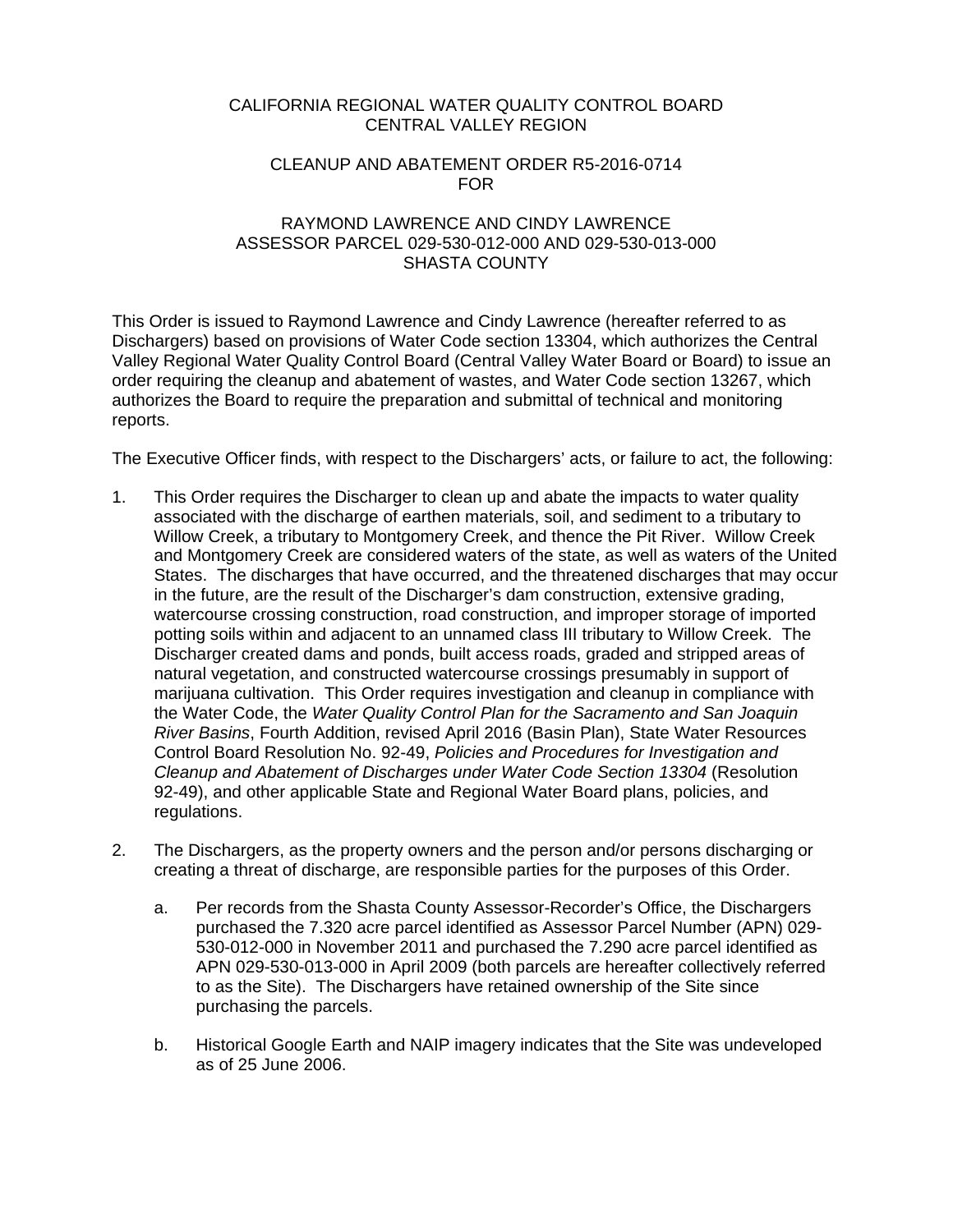- c. The Central Valley Water Board and California Department of Fish and Wildlife (CDFW) staffs conducted a Site inspection on 26 February 2016. Staff from both agencies found that the Site had been significantly modified, as described in a joint inspection report (Attachment 1).
- 3. There are no statements or applications on file with the State Water Resources Control Board's Division of Water Rights for water storage or diversion for the Site. The Site has no prior regulatory oversight or history with the Central Valley Water Board.
- 4. The Site is located near Bakus Road in the Montgomery Creek community, central Shasta County, Section 1, Township 34N, Range 1W, MDB&M; in the vicinity of latitude 40.829559° N and longitude 121.917233° W.
- 5. The Site sits above Willow Creek that is tributary to Montgomery Creek. An unnamed tributary (Main Tributary) carries storm water runoff from the Site to Willow Creek. The main source of Site runoff initiates as sheet flow from the highest slopes on Site and concentrates into the Main Tributary. The Main Tributary then discharges to Willow Creek. The confluence of the Main Tributary and Willow Creek lies approximately at latitude 40.826648°N and longitude 121.931839°W – roughly 0.88 miles south west of the Site.
- 6. The following describes the initial discovery of the water quality concerns at the Site and the findings of the joint investigation of the Central Valley Water Board and CDFW.
	- a. In January 2016, Marc Pelote with Shasta County Code Enforcement spoke with Central Valley Water Board staff regarding a recent inspection Mr. Pelote conducted at the Site. Mr. Pelote documented various grading and trash accumulation violations on the Site. In addition to the grading violations, Mr. Pelote noted the presence of a failing dam, watercourse crossing construction, and road construction that, in Mr. Pelote's opinion, presented water quality risks to an unnamed tributary to Willow Creek. Descriptions of these conditions and the threats they posed to degradation of water quality at the Site were given as cause for a follow up on-site inspection involving Central Valley Water Board and CDFW staffs.
	- b. On 29 January 2016, Central Valley Water Board staff (Staff) attempted to contact Mr. and Mrs. Lawrence to discuss the Site. The listed phone number for Mr. Lawrence was not functioning. Staff then called Mrs. Lawrence and left a voice mail asking for Mrs. Lawrence to contact Staff regarding the possible water quality concerns at the Site. Staff did not receive a phone call back to discuss the Site and therefore, based upon the nature of water quality concerns at the Site, Staff proceeded to obtain an inspection warrant to inspect the Site. Collection of water samples, soil samples, GPS data, photographs, measurement of pumping rate if extant, physical measurements and descriptions and collection of statements by the Site owners or operators were allowed under the inspection warrant. Due to security concerns for Staff, forcible entry to the Site, inspection of the Site without 24-hour notice, and inspection of the Site in the absence of the land owners was permitted by the inspection warrant.
	- c. As documented in the attached Lawrence Inspection Report (Attachment 1), on 26 February 2016, Staff inspected the Site and observed two earthen dams located on the Main Tributary, road construction, a graded area, a watercourse crossing, improper storage of imported potting soils, and evidence of prior marijuana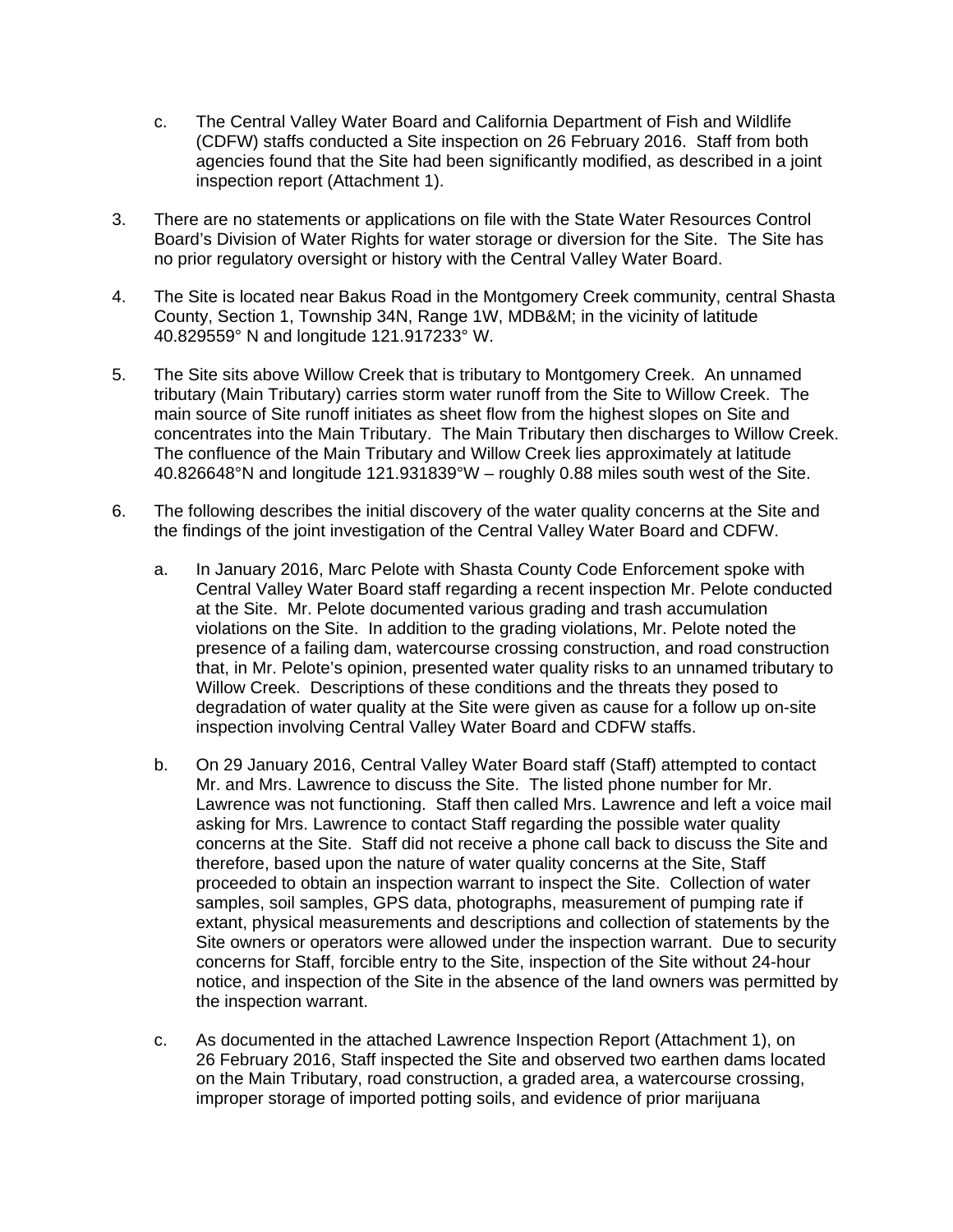cultivation. There was no evidence of erosion control practices being implemented at the Site.

- d. The native soil at the Site, as identified using the USDA Web Soil Survey, is classified as Cohasset stony loam (CmD) – well drained soil with medium runoff rates.
- e. During the Site inspection, Board Staff documented that two dams had been constructed on the Main Tributary. The dams served to pond water and store water for an unknown use. As of the day of inspection, both dams showed evidence of overtopping and failing, resulting in the discharge of wastes to waters of the state. In total, Staff calculated that approximately 155 cubic yards of earthen material had previously discharged to the Main Tributary. As of the day of inspection, an additional approximately 1405 cubic yards of earthen materials remained at risk of failure and discharge to the Main Tributary.
	- i. Staff documented dam construction on the Main Tributary on APN 029-530- 012-000. Damming of the Main Tributary at this location created Pond 1, identified in the attached inspection report. Construction of the dam has resulted in the deposition of approximately 1500 cubic yards of earthen fill material within the Main Tributary. Subsequent to construction of the dam, evidence documented during the Site inspection suggests that the dam has overtopped and failed, resulting in the discharge of approximately 131 cubic yards of earthen fill material into the Main Tributary.
	- ii. Staff also documented dam construction on the Main Tributary on APN 029- 530-013-000. Damming of the Main Tributary at this location created Pond 2, identified in the attached inspection report. Construction of the dam has resulted in the deposition of approximately 60 cubic yards of earthen fill material within the Main Tributary. Subsequent to construction of the dam, evidence documented during the Site inspection suggests that the dam has overtopped and failed, resulting in the discharge of approximately 24 cubic yards of earthen fill material into the Main Tributary.
- f. Staff documented erosional issues and evidence of sediment discharge to the Main Tributary from several access roads at the Site. Rill and gully erosion of the earthen road materials had previously discharged sediment to the Main Tributary and continue to threaten to discharge sediment to the Main Tributary.
- g. On APN 029-530-012-000, Staff documented a large graded area measured to be approximately 0.1823 acres in size. The graded area was stripped of vegetation and the bare soil was left exposed to erosional forces. On the day of inspection, Staff documented rill and gully erosion beginning at the graded area and eventually discharging the eroded sediment to the Main Tributary.
- h. Staff documented a former cultivation area on APN 029-530-012-000 in close proximity to the Main Tributary. Several planting sacks filled with imported potting soil were located in the cultivation area, in addition to potting soil deposited directly on the ground surface. The area upon which the imported potting soil is located slopes gently towards the Main Tributary and is directly adjacent to the Main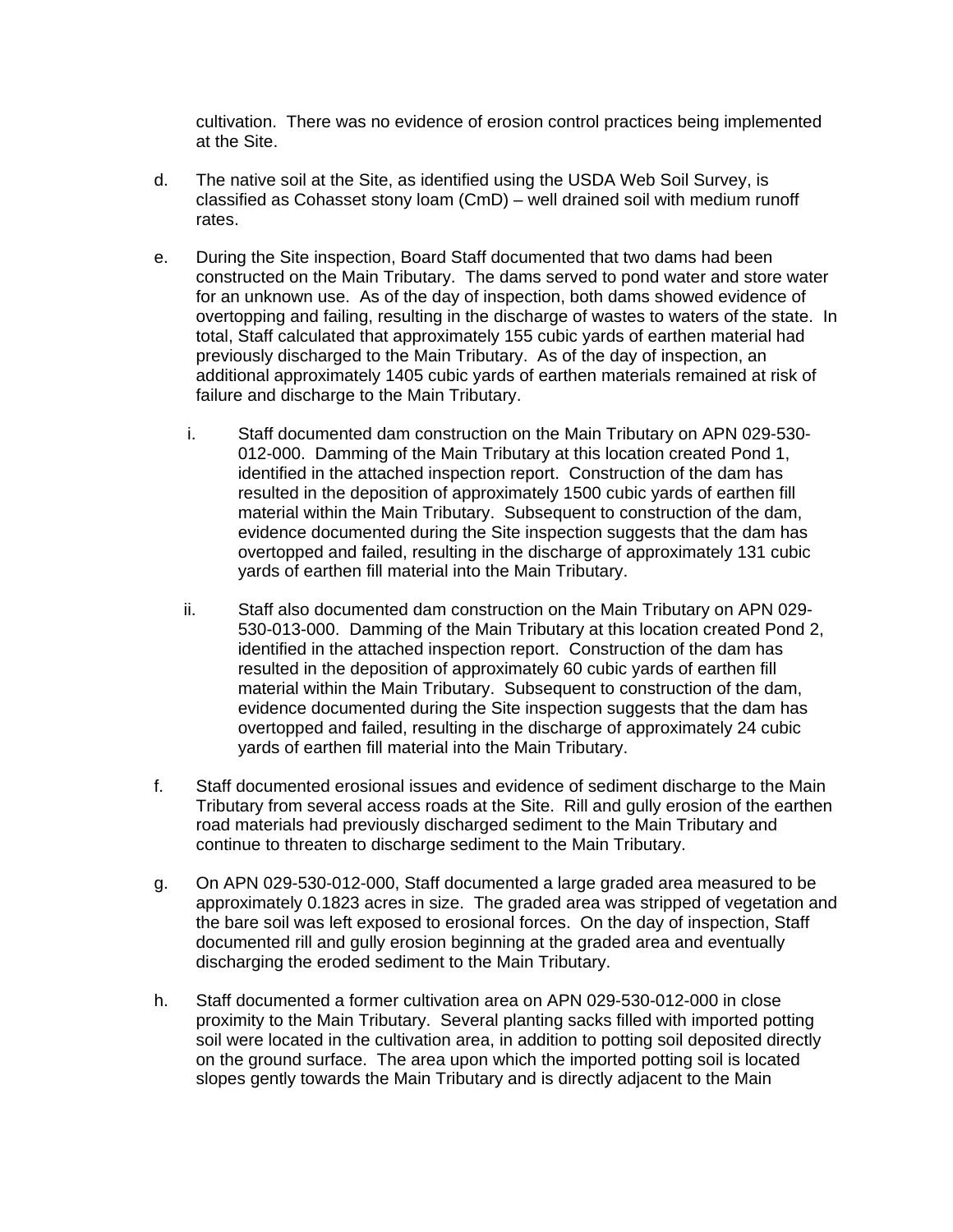Tributary. Due to the drainage and proximity to the Main Tributary, the imported potting soils pose a threat of discharge to the Main Tributary.

- i. Grading and road construction at the Site has resulted in the ground surface being stripped of vegetation and the upper soils lying vulnerable to wind and water erosion. Watercourse crossing construction has led to the deposition of earthen materials directly into the Main Tributary. The dam construction, grading, road construction, and watercourse crossing construction have discharged sediment and create threats of future sediment discharge to the Main Tributary and to Willow Creek. Excessive suspended sediment and increased turbidity can impair water quality and aquatic life.
- j. A ford-style watercourse crossing was documented on APN 029-530-013-000. The ford-style watercourse crossing does not utilize any type of culvert or other device to pass flows under the road surface, and instead allows for the passage of vehicles through the active channel. Due to this type of design, in combination with steep road approaches on both the north and south of the Main Tributary, earthen road fill material has been discharged to the Main Tributary and continues to threaten to discharge road fill material into the Main Tributary.
- 7. The Basin Plan designates beneficial uses, establishes water quality objectives, contains implementation programs for achieving objectives, and incorporates by reference plans and policies adopted by the State Water Resources Control Board.
	- a. Willow Creek is tributary to Montgomery Creek and thence the Pit River. Existing and potential beneficial uses for the Pit River include the following: Municipal and Domestic Supply (MUN), Irrigation and Stock Watering (AGR), Power (POW), Contact and Canoeing and Rafting Recreation (REC-1), Other Noncontact Recreation (REC-2), Cold Freshwater Habitat (COLD), Warm and Cold Spawning (SPWN), and Wildlife Habitat (WILD). Potential beneficial uses are as follows: Warm Freshwater Habitat (WARM). Beneficial uses of any specifically identified water body generally apply to all of its tributaries.
	- b. The Pit River is listed on the Clean Water Act 303(d) list as an impaired water body, thus requiring greater protections to improve water quality to meet state water quality standards.
	- c. The designated beneficial uses of the underlying groundwater include municipal and domestic supply (MUN); agricultural supply (AGR); industrial service supply (IND); and industrial process supply (PRO).
	- d. The Basin Plan lists specific water quality objectives for inland surface waters. These objectives include in part, limitations on increased temperature, sediment, settleable and suspended material, and turbidity.
- 8. The State Water Board has adopted Resolution 92-49, which is included as Appendix 9 of the Basin Plan. Resolution 92-49 sets forth the policies and procedures to be used during an investigation and cleanup of a polluted site, and requires that cleanup levels be consistent with State Water Board Resolution No. 68-16, the *Statement of Policy with Respect to Maintaining High Quality Waters in California* (Resolution 68-16). Resolution 92-49 requires the waste to be cleaned up in a manner that promotes attainment of either background water quality, or the best water quality which is reasonable, if background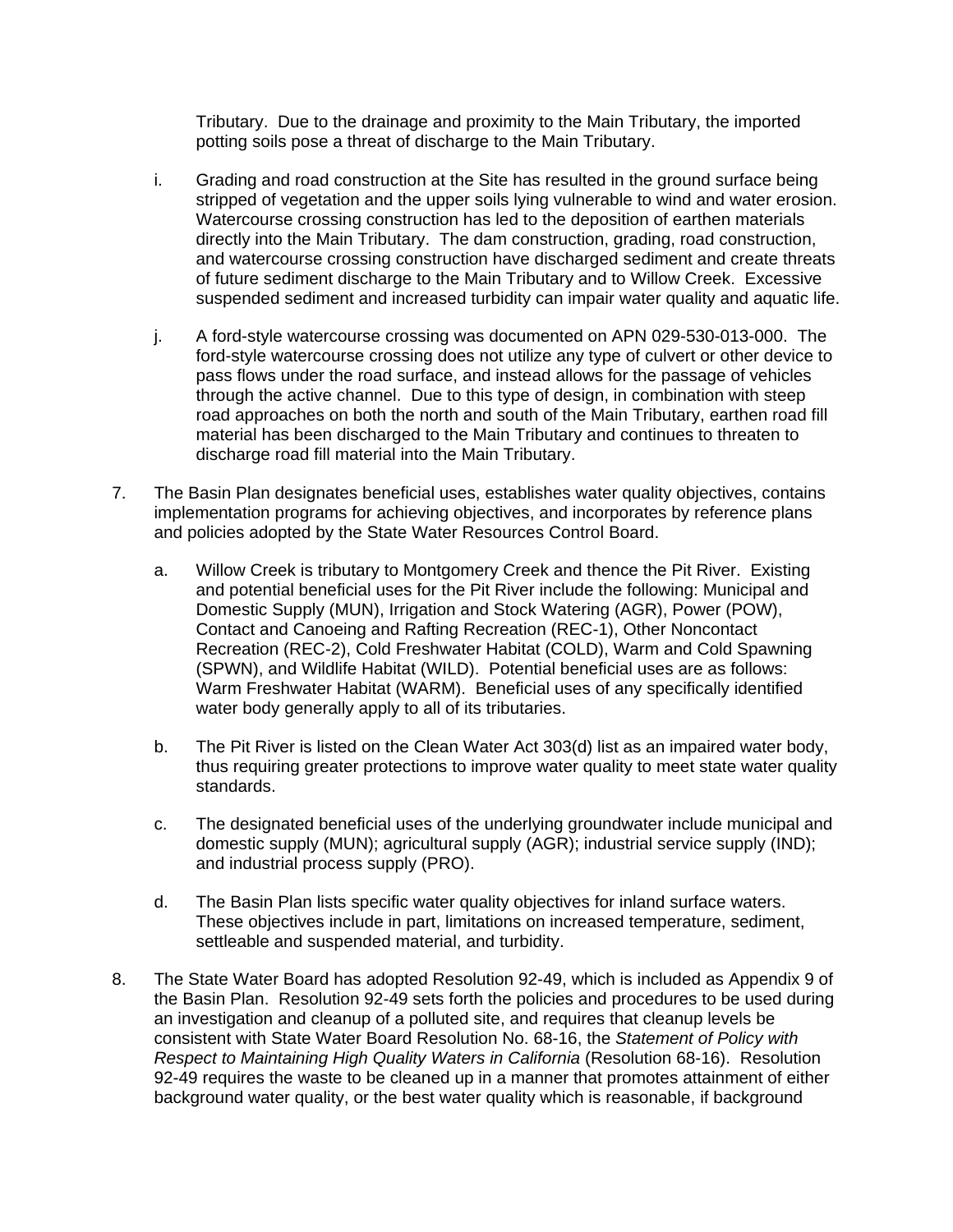levels of water quality cannot be restored. Any alternative cleanup level to background must: (1) be consistent with the maximum benefit to the people of the state; (2) not unreasonably affect present and anticipated beneficial use of such water; and (3) not result in water quality less than that prescribed in the Basin Plan and applicable Water Quality Control Plans and Policies of the State Water Board. Resolution 92-49 directs that investigations proceed in a progressive sequence. To the extent practical, it directs the Regional Water Board to require and review for adequacy written work plans for each element and phase, and the written reports that describe the results of each phase of the investigation and cleanup.

- 9. Central Valley Water Board staff determined that the dam construction, grading, road construction, and watercourse crossing construction activities at the Site occurred without coverage under any of the following regulatory permits:
	- a. Any waste discharge requirement, conditional waiver, or water quality certification issued by either the Central Valley Water Board or the State Water Board;
	- b. A CDFW Lake and Streambed Alteration Agreement (1600 Agreement); or
	- c. A California State Water Resources Control Board Division of Water Rights statement of water diversion.
- 10. "Waste" is defined by Water Code section 13050, subdivision (d) as,

sewage and any and all other waste substances, liquid, solid, gaseous, or radioactive, associated with human habitation, or of human or animal origin, or from any producing, manufacturing , or processing operation, including waste placed within containers of whatever nature prior to, and for purposes of, disposal.

Sediment and sediment-laden storm water, when discharged to waters of the state, is deemed a "waste" as defined in Water Code section 13050.

11. "Pollution" is defined by Water Code section 13050, subdivision (l)(1) as,

an alteration of the quality of the waters of the state by waste to a degree which unreasonably affects either of the following:

- i. The waters for beneficial uses;
- ii. Facilities which serve these beneficial uses

The dam construction, road construction, watercourse crossing construction, grading, and improper storage of imported potting soil conducted by the Discharger has resulted in the unauthorized discharge or threat of discharge of wastes into surface waters and surface water drainage courses and have created, or threaten to create, a condition of pollution by unreasonably affecting the beneficial uses of waters of the state. The Site's tributary drainage empties into Willow Creek, a tributary to Montgomery Creek and thence the Pit River. Accordingly, the beneficial uses of the Pit River discussed above in paragraph No. 6 also apply to all of its tributaries.

Discharges of sediment and other inert material alter the hydrologic and sediment transport regimes of surface waters by affecting the flow of water and establishment of vegetation. Such changes may lead to adverse conditions such as flooding, increases in suspended sediment and turbidity, accelerated erosion of the adjacent channel bed or banks, and localized accumulation of deleterious materials. Additionally, such discharges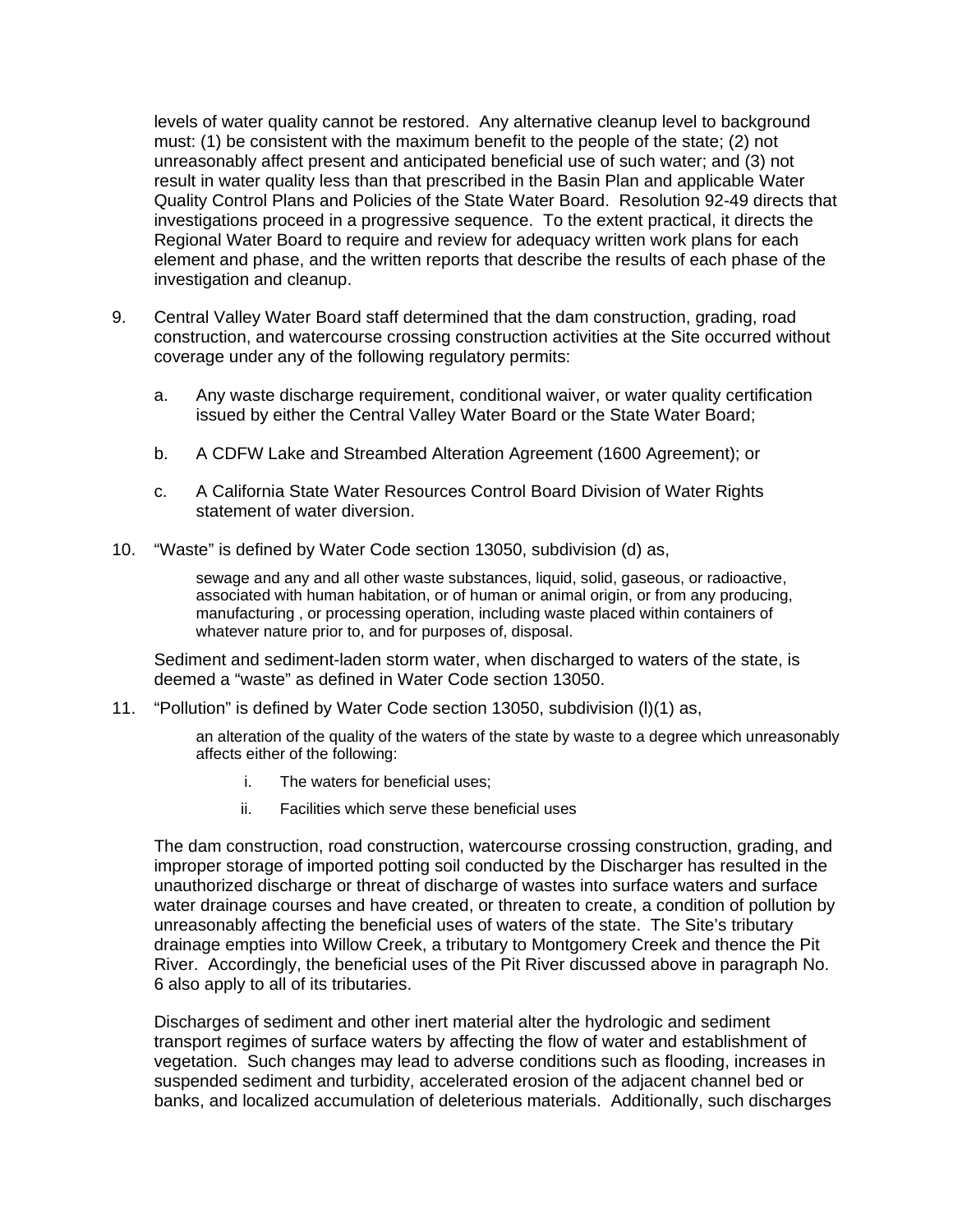directly threaten habitat for aquatic species dependent upon native sediment and vegetation characteristics (MIGR, SPWN, and WILD). Increased sedimentation and turbidity can result in increased treatment and/or maintenance costs for downstream agricultural and municipal users that withdraw and treat the water (AGR and MUN). Sediment laden storm water discharges to surface waters and the resulting turbidity can also affect the recreational and aesthetic enjoyment of the surface waters (REC-1 and REC-2).

12. Water Code section 13304, subdivision (a) states, in relevant part:

Any person who has discharged or discharges waste into waters of this state in violation of any waste discharge requirements or other order to prohibition issued by a regional board or the state board, or who has caused or permitted, causes or permits, or threatens to cause or permit any waste to be discharged or deposited where it is, or probably will be, discharged into the waters of the state and causes, or threatens to create, a condition of pollution or nuisance, shall upon order of the regional board clean up the waste or abate the effects of the waste, or, in the case of threatened pollution or nuisance, take other necessary remedial action, including, but not limited to, overseeing cleanup and abatement efforts….Upon failure of any person to comply with the cleanup or abatement order, the Attorney General, at the request of the board, shall petition the superior court for that county for the issuance of an injunction requiring the person to comply with the order. In the suit, the court shall have jurisdiction to grant a prohibitory or mandatory injunction, either preliminary or permanent, as the facts may warrant.

The Discharger caused or permitted waste to be discharged or deposited where it will be, or has the potential to be, discharged to surface waters draining to Willow Creek, which is tributary to Montgomery Creek and thence the Pit River, in violation of Water Code sections 13260 and 13376, which creates a condition of pollution subject to this Order in accordance with Water Code section 13304.

- 12. The federal Clean Water Act exempts return flows from irrigated agriculture from the federal NPDES permitting scheme (33 U.S.C. §1342(l)(1).), and exempts normal farming, silviculture, and ranching activities from the Section 404 Permit/Section 401 Water Quality Certification permitting scheme (33 U.S.C.A. § 1344(f).). Since state law recognizes medical cannabis as an agricultural product (Health & Saf. Code, § 11362.777.), the Board considers cannabis cultivation to be an agricultural activity, and thus exempt from Clean Water Act in the same manner as traditional agriculture. However, the Dischargers' actions at the Site may have exceeded the scope of the agricultural exemptions, potentially subjecting the Dischargers to liability under the federal Clean Water Act.
- 13. Untreated storm water and dam fill material from the Site has discharged, and threatens to discharge, sediment into a tributary to Willow Creek. There is a complete lack of sediment control measures at the Site. Cleanup and abatement is necessary to ensure that threatened unauthorized discharges to surface waters or surface water drainage courses originating from the Site are prevented, background water quality levels are restored, and that any impacts to beneficial uses are mitigated. The current condition of pollution and threat of pollution is a priority violation as outlined in the State Water Resources Control Board Water Quality Enforcement Policy (Enforcement Policy) and the issuance of a cleanup and abatement order pursuant to Water Code section 13304 is appropriate and consistent with policies of the Central Valley Water Board.
- 14. Water Code section 13267, subdivision (a) provides that the Board may investigate the quality of any water of the state within its region in connection with any action relating to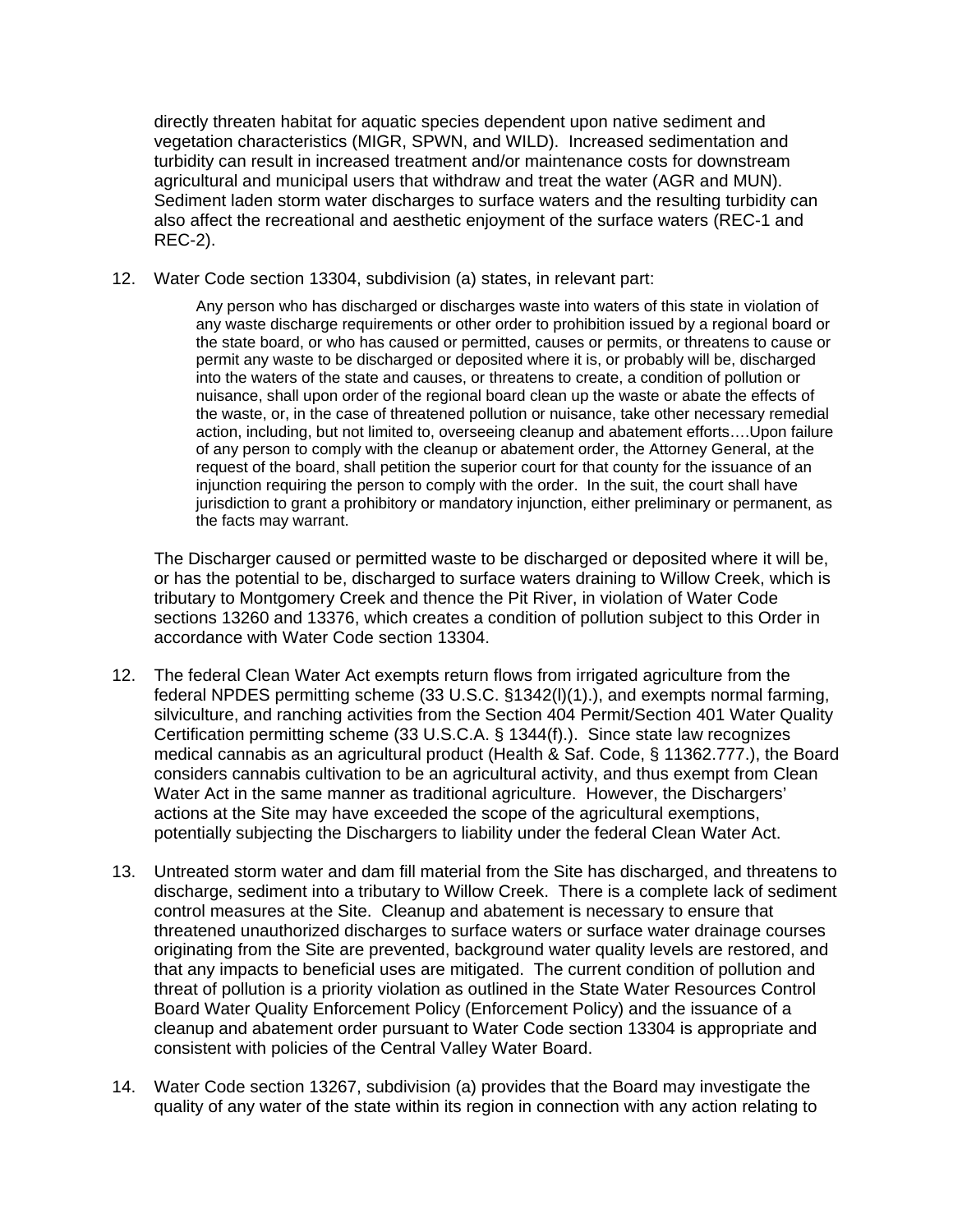the Basin Plan. Water Code section 13267, subdivision (b) provides that the Regional Water Board, in conducting an investigation, may require a discharger to furnish, under penalty of perjury, technical or monitoring program reports. The technical reports required by this Order are necessary to ensure compliance with this Order and to protect the waters of the United States. The technical reports are further necessary to demonstrate that appropriate methods will be used to cleanup waste discharged to surface waters and surface water drainage courses and to ensure that cleanup complies with Basin Plan requirements. In accordance with Water Code section 13267, subdivision (b) the findings in this Order provide the Discharger with a written explanation with regard to the need for remedial action and reports and identify the evidence that supports the requirement to implement clean up and abatement activities and submit the reports The Discharger named in this Order owns and/or operates the Site from which waste was discharged, and there exists a threat of future discharge, and thus is appropriately responsible for providing the reports.

15. Issuance of this Order is an enforcement action taken by a regulatory agency to enforce the regulatory provisions of the Basin Plan, and is exempt from the provisions of the California Environmental Quality Act (CEQA)(Pub. Resources Code, § 21000 et seq.) in accordance with California Code of Regulations, title 14, section 15321. This action may also be considered exempt because it is an action by a regulatory agency for the protection of natural resources (Cal. Code Regs., tit. 14, § 15307.) and an action by a regulatory agency for the protection of the environment (Cal. Code Regs., tit. 14, § 15308.). Should additional environmental review be required in connection with future discretionary regulatory actions at this site, the Board may recover the costs associated with preparing and processing environmental documents from the discharger. (Pub. Resources Code, § 21089.)

# **REQUIRED ACTIONS**

**IT IS HEREBY ORDERED** that, pursuant to Water Code sections 13267 and 13304, Raymond Lawrence and Cindy Lawrence (Dischargers) shall cleanup and abate the impacts to water quality associated with the discharge and threatened discharge of earthen materials, soil, and sediment to waters of the state as follows:

- 1. **By 15 August 2016**, the Discharger shall submit a proposed Restoration Monitoring and Mitigation Plan (hereafter "RMMP") to the Board. The plan shall include, but not be limited to:
	- a. An assessment of the impacts to tributaries of Willow Creek from the unauthorized activities, to be completed by an appropriately qualified professional.
	- b. Plans for Site restoration including how long-term impacts from the Site runoff will be abated (i.e. dam removal or re-construction, re-grading, establishing permanent ground cover, watercourse crossing re-design and re-construction etc.), as well as proposed mitigation to restore beneficial uses and to compensate for and minimize any further impacts to the tributaries of Willow Creek. If the RMMP proposes to reconstruct the dams and continue to utilize the dams to store diverted water, the Discharges shall obtain the appropriate water right from the State Water Resources Control Board Division of Water Rights. As discussed in the attached Inspection Report, in the Summary section, the structural integrity of the dams shall be investigated and included as part of the RMMP. Best management practices shall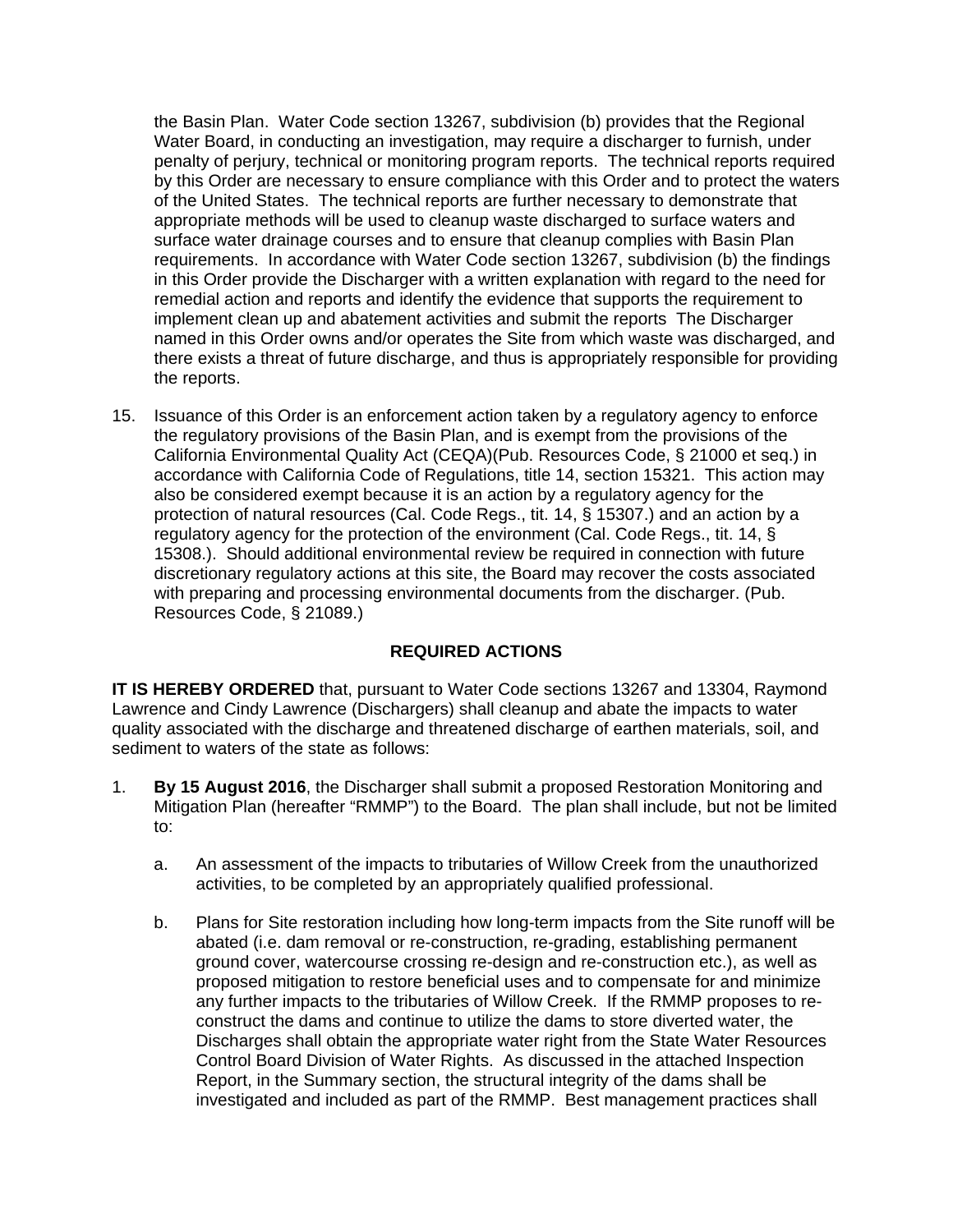be applied to all current and planned work associated with construction activities on the Site impacting, or having the potential to impact, Willow Creek and its tributaries. The RMMP shall contain, at a minimum, design specifications and drawings, an implementation schedule, and a monitoring plan. The RMMP shall incorporate the use of appropriate native or endemic species in any re-vegetation efforts. The Site restoration plan, including removal or re-construction of the dams, shall be prepared by an appropriately licensed professional practicing within their area of expertise and experience.

- c. The implementation schedule in the RMMP shall include detailed project milestones that take into account the time anticipated to obtain all applicable local, state, and federal permits necessary to fulfill the requirements of this Order. The time for providing that notice and obtaining that agreement should be considered and accounted for when developing a RMMP that complies with the deadlines provided in this Order.
- 2. By **1 September 2016**, the Discharger shall begin implementation of the RMMP.
- 3. By **31 October 2016**, the Discharger shall complete all approved restoration and mitigation measures described in the proposed RMMP.
- 4. By **1 December 2016**, the Discharger shall submit a Completion Report for the RMMP to the Board. The Completion Report shall accurately depict all construction and/or mitigation measures and document that the above plan to restore, compensate for, and minimize any further impacts to the tributaries to Cedar Creek and Cedar Creek has been fully implemented.
- 5. By **October 1 of each year** (starting 1 October 2017) the Discharger shall submit an annual monitoring report to the Board. The Annual Monitoring Report shall summarize monitoring results of the RMMP and shall continue until at least three years after successful completion of the RMMP, or until a report, acceptable to the Assistant Executive Officer, is submitted showing the Discharger has met the requirements of the RMMP.

# **GENERAL REQUIREMENTS AND NOTICES**

- 6. All technical reports required herein that involve planning, investigation, evaluation, or design, or other work requiring interpretation and proper application of engineering or geologic sciences, shall be prepared by or under the direction of persons registered to practice in California pursuant to California Business and Professions Code sections 6735, 7835, and 7835.1. As required by these laws, completed technical reports must bear the signature(s) and seal(s) of the registered professional(s) in a manner such that all work can be clearly attributed to the professional responsible for the work.
- 7. All technical reports submitted by the Discharger shall include a cover letter signed by the Discharger, or a duly authorized representative, certifying under penalty of law that the signer has examined and is familiar with the report and that to their knowledge, the report is true, complete, and accurate. The Discharger shall also state if it agrees with any recommendations/proposals and whether it approves implementation of said proposals. Any person signing a document submitted under this Order shall make the following certification: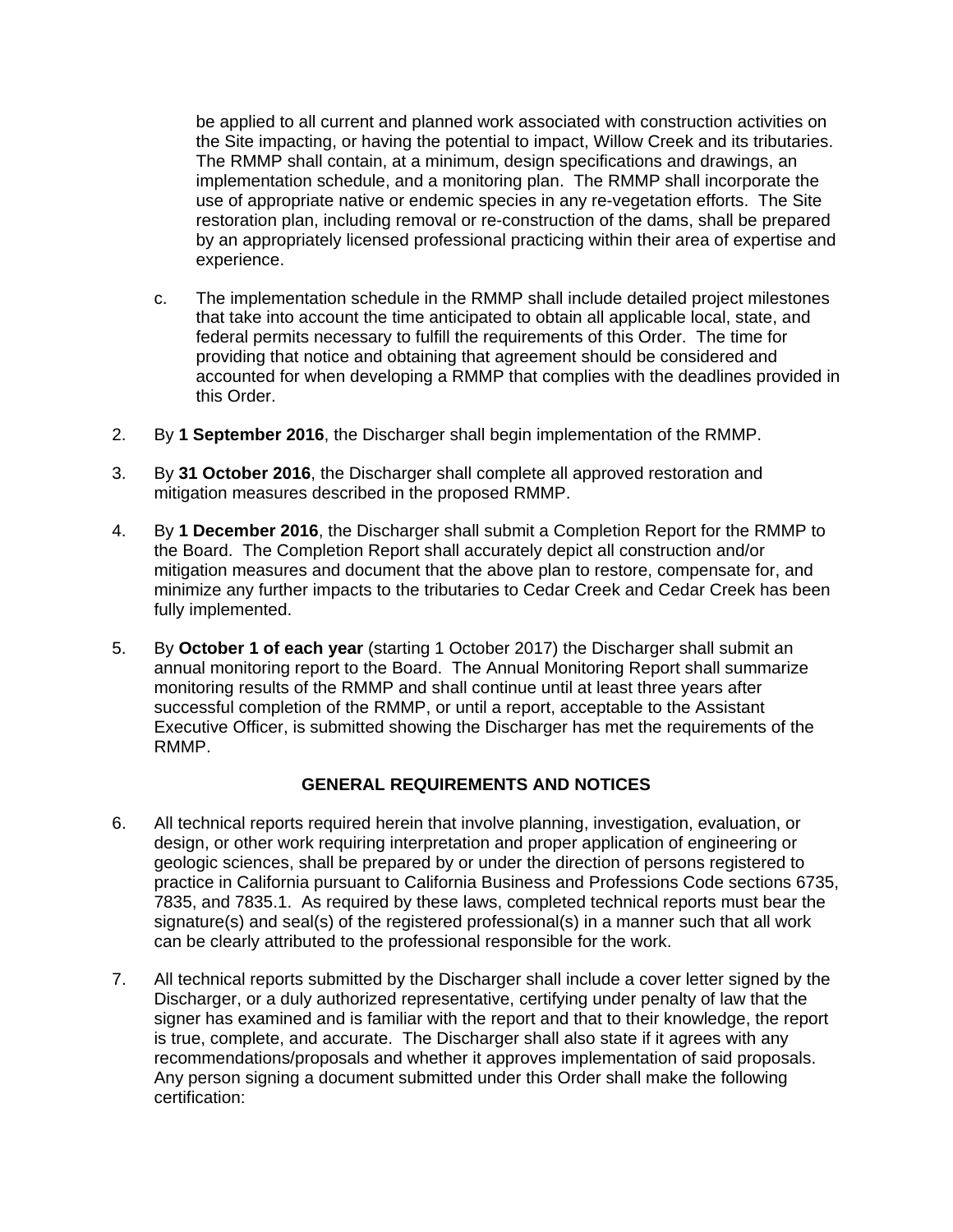*"I certify under penalty of law that I have personally examined and am familiar with the information submitted in this document and all attachments and that, based on my knowledge and on my inquiry of those individuals immediately responsible for obtaining the information, I believe that the information is true, accurate, and complete. I am aware that there are significant penalties for submitting false information, including the possibility of fine and imprisonment."*

- 8. The Discharger or their authorized agent(s) shall notify Central Valley Water Board staff at least 48 hours prior to any onsite work, testing, or sampling that pertains to environmental remediation and investigation and is not routine monitoring, maintenance, or inspection or that has not been fully described in the RMMP.
- 9. The Discharger shall file a written report on any changes in the Site's ownership or occupancy. This report shall be filed with the Central Valley Water Board no later than 30 days prior to a planned change and shall reference the number of this Order.
- 10. All monitoring reports, technical reports and notices required under this Order shall be submitted to:

Griffin Perea 364 Knollcrest Dr., Ste. 205 Redding, CA 96002 (530) 224-3217

- 11. The Discharger shall obtain all applicable local, state, and federal permits necessary to fulfill the requirements of this Order prior to beginning the work. For example, California Fish and Game Code (FGC) section 1602 requires a person or entity to notify CDFW before: 1) substantially diverting or obstructing the natural flow of a river, stream, or lake; 2) substantially changing the bed, channel, or bank of a river, stream, or lake; 3) using any material from the bed, channel, or bank of a river, stream, or lake; and/or 4) depositing or disposing of debris, waste, material containing crumbled, flaked, or ground pavement where it may pass into a river, stream, or lake. The failure to notify CDFW constitutes a violation of FGC section 1602.
- 12. Pursuant to Water code section 13304, the Board is entitled to, and may seek reimbursement for, all reasonable costs it actually incurs investigating and abating the effects of the unauthorized discharges of waste and to oversee/supervise the cleanup of such waste, or other remedial action, required by this Order. The Discharger shall enroll in the State Water Board's Cost Recovery Program and shall reimburse the State of California for all reasonable costs actually incurred by the Regional Board.
- 13. If for any reason, the Discharger is unable to perform any activity or submit any document in compliance with the schedule set forth herein, or in compliance with any work schedule submitted pursuant to this Order and approved by the Assistant Executive Officer, the Discharger may request, in writing, an extension of the time specified. The extension request shall include justification for the delay. Any extension request shall be submitted as soon as a delay is recognized and prior to the compliance date. An extension may be granted by revision of this Order or by a letter from the Assistant Executive Officer. The Board acknowledges that local, state, and federal permits may cause a delay beyond the control of the Discharger and will take all the available relevant facts into consideration when considering whether or not to grant an extension request.